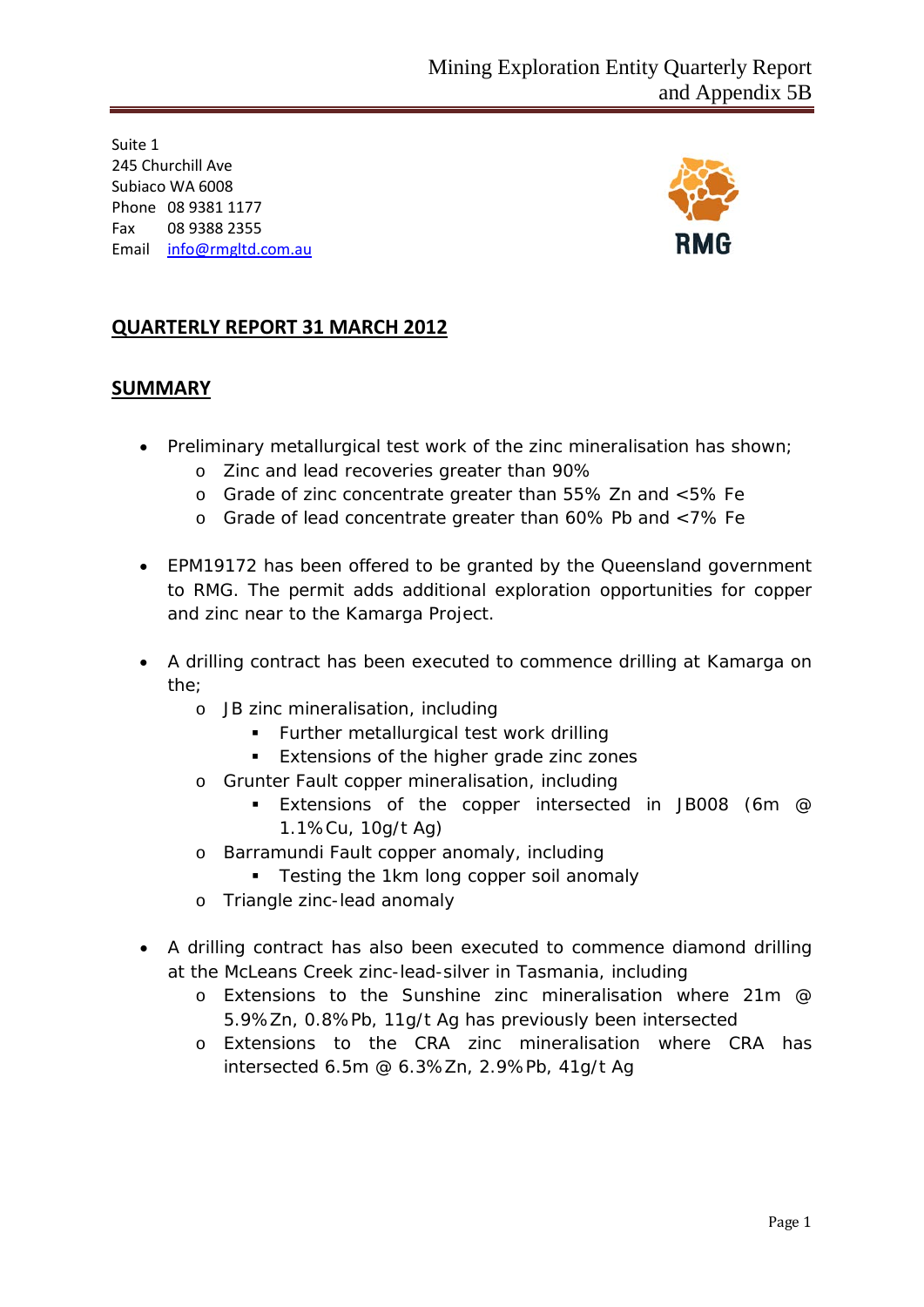### **Kamarga – Queensland (EPM14309)**

1

The Kamarga Project is located 20kms southeast of the world class Century Zn-Pb mine (Figure 1). Century is the world's second largest producer of zinc concentrate and is scheduled to cease production in 2014. The Kamarga project is within 50kms of sealed road and high-voltage electricity transmission line.

Kamarga was explored during the 1970's and 1980's by several companies including Newmont, CRA, North Mining and MIM. The earlier explorers reported an exploration target<sup>[1](#page-1-0)</sup> of 5-15Mt  $\omega$  5-10% Zn<sup>[2](#page-1-1)</sup>. The Company acquired the Kamarga project in north-west Queensland from Teck Australia Pty Ltd ("Teck") in April 2011 and commenced drilling in late July 2011. The Company has confirmed that the zinc mineralisation extends for a minimum of 600m along strike and is still open to the southwest. Historical drilling has intersected zinc mineralisation for a further 1,000m to the southwest.

The Company has an exclusive right to earn up to 100% of the Kamarga zinc project from Teck subject to certain back-in rights (see ASX release dated March 18, 2011).



**Figure 1 Kamarga Project location**

<span id="page-1-0"></span><sup>&</sup>lt;sup>1</sup> The potential quantity and grade is conceptual in nature as there has been insufficient exploration to define a Mineral Resource, and it is uncertain if further exploration will result in the estimation of a Mineral Resource. The information relating to exploration targets should not be misunderstood or misconstrued as an estimate of Mineral Resources or Ore Reserves.

<span id="page-1-1"></span><sup>&</sup>lt;sup>2</sup> The conceptual size of the target is referenced in Jones et al, 1999: The Kamarga Deposit. In Mineral Deposits: Processes to Processing, Stanley et al (eds). pp873-876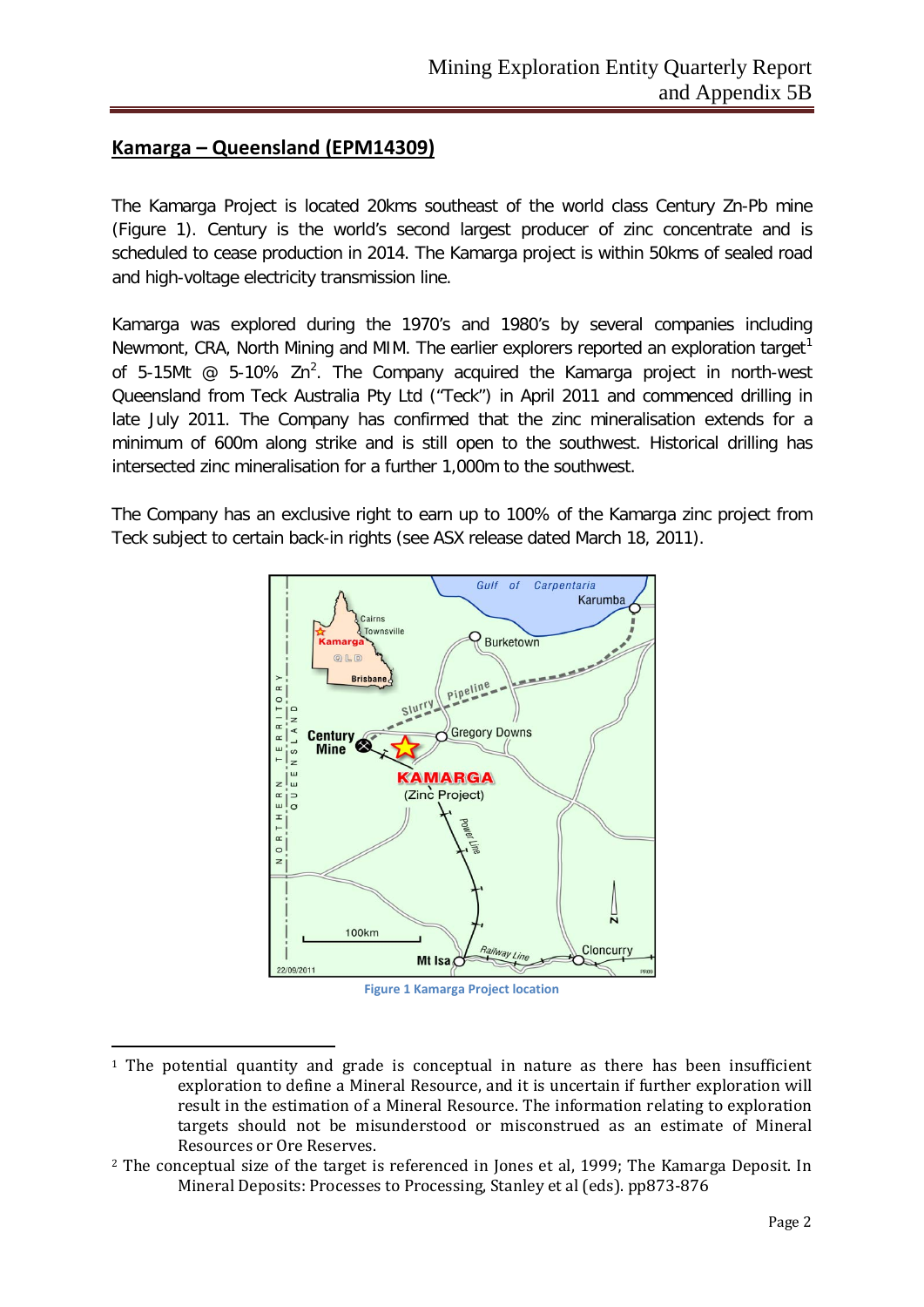#### **Metallurgical Test Work**

The metallurgical test work was undertaken by AMMTEC in Perth and is reported in ASX release of  $2^{nd}$  April 2012. A summary of the results is shown in Table 1. These initial results from a very simple flow sheet indicate:

- Very high recovery of lead and zinc to the concentrates
- Very high concentrate grades
- Very low Fe grades in concentrate
- A very simple flotation regime

If the test work to date is representative of the Kamarga zinc mineralisation, then the high recoveries from a conventional milling and flotation circuit, and the low iron grades of the concentrate, indicate that the Kamarga zinc mineralisation may be compatible with;

- Blending with the Century Mine low-iron zinc ore, and
- Blending the concentrate with a large number of zinc smelters as a premium low-iron smelter feed.

|                     |                 | <b>Concentrate Grade</b> |       |      |       |
|---------------------|-----------------|--------------------------|-------|------|-------|
|                     | <b>Recovery</b> | <b>Pb</b>                | Zn    | Fe   | Ag    |
| <b>Lead Results</b> |                 |                          |       |      |       |
|                     |                 |                          |       |      |       |
| Lead Concentrate    | 90.1%           | 60.3%                    | 1.6%  | 6.4% | 81g/t |
|                     |                 |                          |       |      |       |
| <b>Zinc Results</b> |                 |                          |       |      |       |
|                     |                 |                          |       |      |       |
| Zinc Concentrate    | 94.8%           | 0.4%                     | 55.6% | 4.2% | 12g/t |

#### **Table 1 Summary of metallurgical test work**

#### **Drilling Contract Executed**

Major Drilling Ltd and the Company have executed a drilling contract for the drilling of 4,000m of RC percussion and diamond drilling on the Kamarga Project. The drilling is expected to commence in the first week of May.

The Company is planning to drill four targets comprising;

- The JB zinc mineralisation, including
	- o Additional metallurgical drill hole through the JB zinc mineralisation, and
	- o Extensions to the higher grade zinc mineralisation previously intersected in drill holes KD19, JB001, JB007, JB014 at the JB zinc prospect
- Extensions to the copper mineralisation previously intersected in drill hole JB008 (6m @ 1.1%Cu, 10g/t Ag) along the Grunter Fault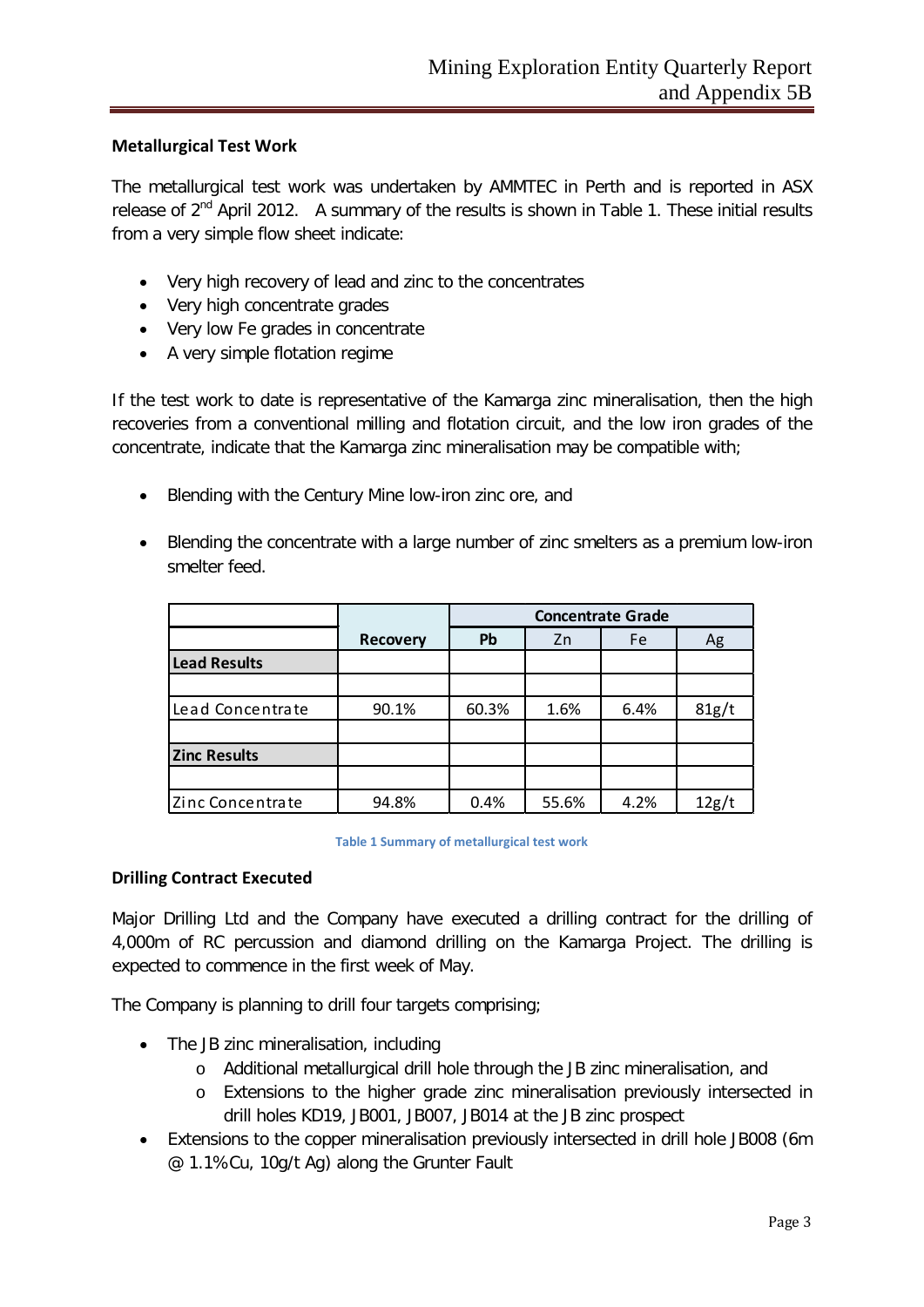- Drill test the 1km long soil copper anomaly along the Barramundi Fault.
- Drill test the zinc-lead soil anomaly at the Triangle Prospect.

At the conclusion of the drill testing of the Triangle zinc-lead soil anomaly, the Company will have completed the "Minimum Work Program" as required by the Earn-In Agreement between Teck Australia Pty Ltd ("Teck") and the Company.

#### **Limestone Creek – Queensland (EPM17192)**

The Company applied for, and has now been offered to be granted, an exploration permit that is not subject to the Teck Earn-In Agreement. This permit (EPM19172 – Limestone Creek) is within 4kms of the Kamarga permit and greatly enhances the Company's footprint in this highly endowed area of the Lawn Hill district in proximity to the Century zinc mine.

A preliminary review of the historical exploration activities has identified several exploration targets.

- 1. The Torpedo Creek and Gunpowder stratigraphy, that hosts the copper anomalism on the Kamarga permit, extends for a further 7kms within the new permit. Along this stratigraphic trend the literature records three areas of prospector workings on outcropping copper mineralisation.
- 2. Within the new permit, there is a fault system that is structurally similar to the Barramundi-Grunter fault corridor. Previous explorers have identified a number of low order zinc soil anomalies and coincident EM anomalies along this fault trend that are prospective for zinc-lead mineralisation.
- 3. Previous exploration has identified a sequence of carbonaceous shales and siltstones in a structural and stratigraphic setting similar to the Lady Loretta lead-zinc-silver deposit near Mount Isa (1[3](#page-3-0).7Mt @ 17%Zn, 6%Pb<sup>3</sup>).

#### **McLeans Creek - Tasmania (EL17/2003, ML 20/2001)**

The McLeans Project is located near Zeehan (see Figure 2) within the world–class base metal province of western Tasmania in near proximity to Roseberry (Cu-Pb-Zn-Ag-Au), Renison (Sn), and Mt Lyell (Cu) mines. The project area is within 5 kms of sealed road and high-voltage electricity transmission line.

The McLean Creek project was explored during the 1980's and 1990's by several companies including Renison Goldfields, CRA, and Allegiance Mining. Stonehenge drilled the Sunshine zinc-lead-silver prospect in 2007 (see ASX releases 26 February 2007 and 29 March 2007).

**.** 

<span id="page-3-0"></span><sup>3</sup> <http://www.xstrata.com/media/news/2011/07/26/0801CET/>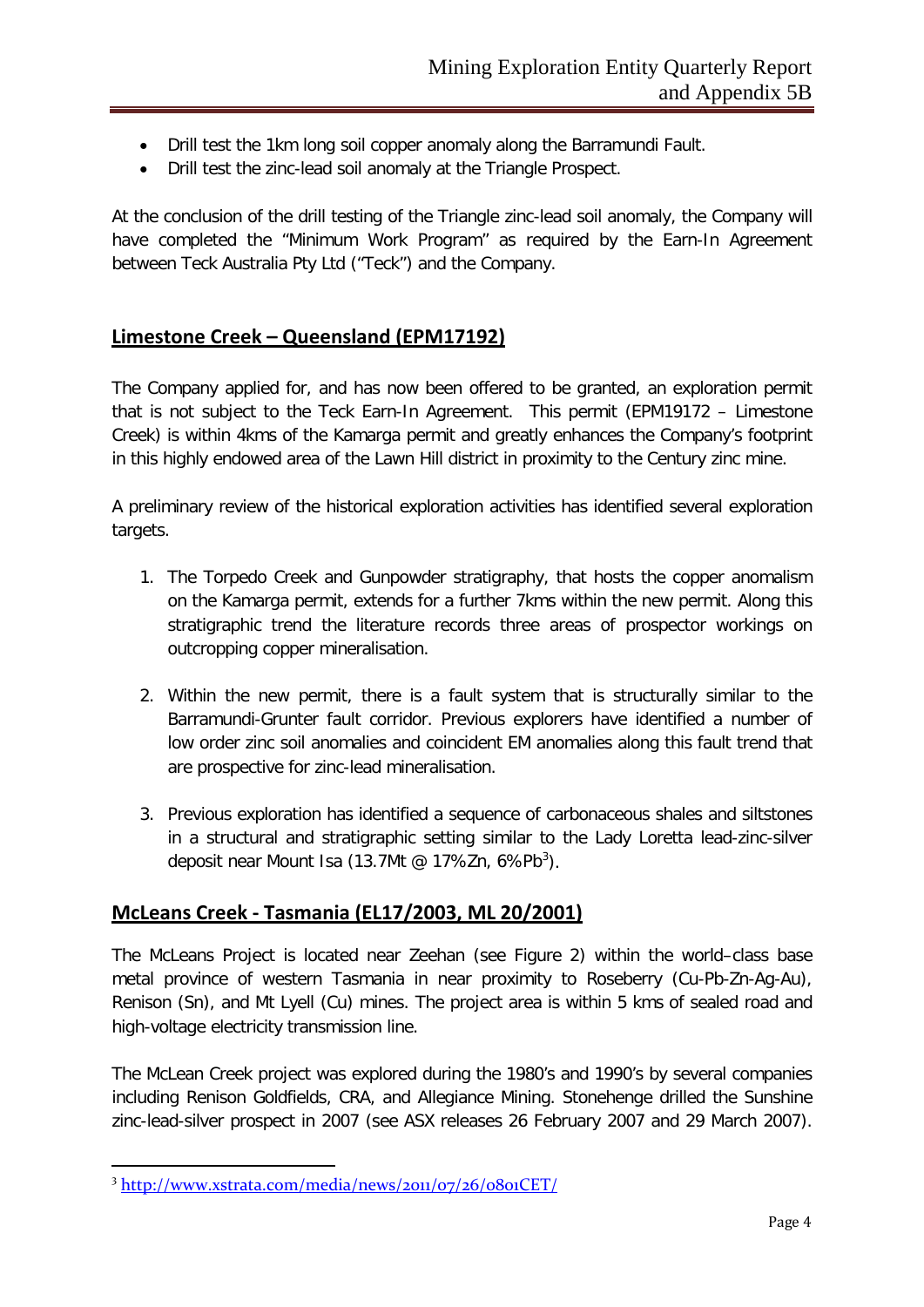These previous exploration activities have identified a 1km soil geochemical anomaly coincident with a shale-dolomite contact that also hosts significant zinc-lead-silver mineralisation and requires follow-up drilling.

At the Sunshine prospect along the shale-dolomite contact, surface channel sampling across the mineralised lode system by Stonehenge returned 10m @ 22%Zn.

From the Company's perspective the most significant results from the previous drilling are;

- SUN013 21m @ 5.9%Zn, 0.8%Pb, 11g/tAg from 16m down hole and,
- SUN027 15m @ 7.1%Zn, 3.4%Pb, 94g/t Ag from 12m down hole, and
- SUN019 10m @ 2.4%Zn, 4%Pb, 79g/t Ag from 15m down hole, and
- S31  $6.5m \t{@} 6.3\t{%} 2n$ , 2.9%Pb, 41g/t Ag from 34m downhole.

These holes are all the deepest holes to intersect the shale-dolomite mineralised system and achieve core recovery. None of these appear to have been followed up at depth due to poor drilling conditions.

A drilling contract has been executed with diamond drilling to commence in mid-April.



**Figure 2 Location of McLeans Creek Project**

#### **South Australia Exploration (EL 3812, EL 3813)**

Following the review of these projects, these permits have now been relinquished.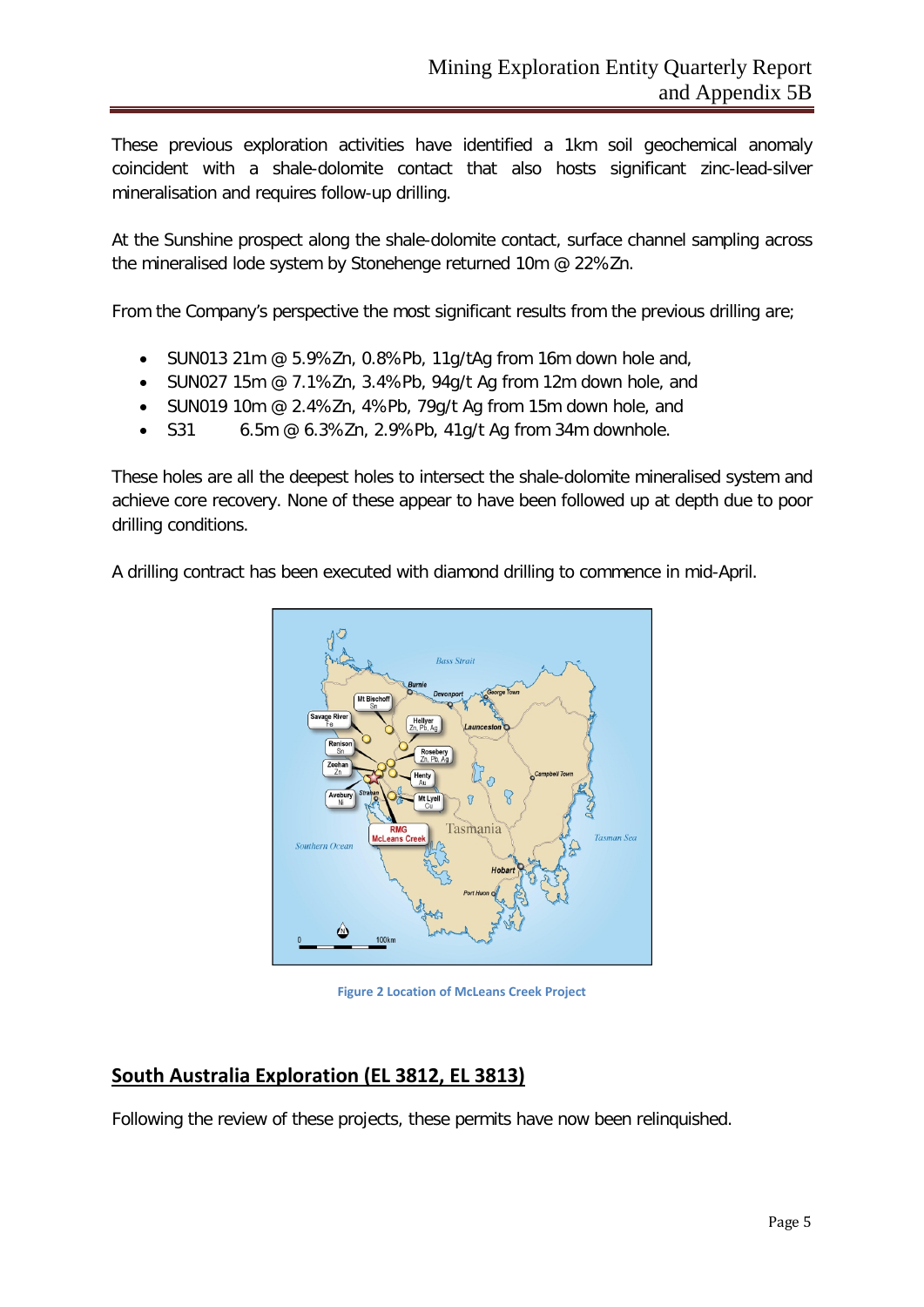#### **Forward Programs**

The Company has executed drilling contracts for drilling programs at Kamarga in Queensland and at McLeans Creek in Tasmania to commence in the second quarter of 2012.

#### **Corporate and Finance**

The Company had \$1.8 million in cash and bank deposits at the end of the quarter.

**Ends** 

For further information please contact:

Mr Robert Kirtlan or Mr Peter Rolley +61 8 9381 1177

*Competent Persons Statement*

*The information in this report that relates to Exploration Target and Exploration Results is based on information compiled and reviewed by Peter Rolley, who is a Member of The Australian Institute of Geoscientists. Mr Rolley is self-employed and provides consulting services to RMG Ltd.*

*Peter Rolley has sufficient experience which is relevant to the style of mineralisation and type of deposit under consideration and to the activity which he is undertaking to qualify as a Competent Person as defined in the 2004 Edition of the 'Australasian Code for Reporting of Exploration Results, Mineral Resources and Ore Reserves'. Peter Rolley consents to the inclusion in the report of the matters based on this information in the form and context in which it appears.*

*Note: Intervals presented are downhole. True widths are unknown. All samples are from NQ diamond drill core, sawn in half, from intervals of 1.0m in length. Drill core recovery from all sampled intervals is >95%. Drill holes are surveyed down hole by Eastman camera and drill core has been oriented where possible. Sample preparation undertaken by Bureau Veritas (AMDEL) in Mount Isa and chemical analysis by Bureau Veritas (AMDEL) in Adelaide. Elements determined by 4-acid digest and ICP-OES finish. QA/QC includes blanks and standards provided by Geostats Pty Ltd. Collars have been located by hand held GPS and reported in WGS84 Zone 54S.*

*Forward Looking Statements*

*This document may include forward looking statements. Forward looking statements include, but are not necessarily limited to, statements concerning RMG Limited's planned exploration programme and other statements that are not historic facts. When used in this document, the words such as "could", "indicates", "plan", "estimate", "expect", "intend", "may", "potential", "should" and similar expressions are forward looking statements. Such statements involve risks and uncertainties, and no assurances can be provided that actual results or work completed will be consistent with these forward looking statements.*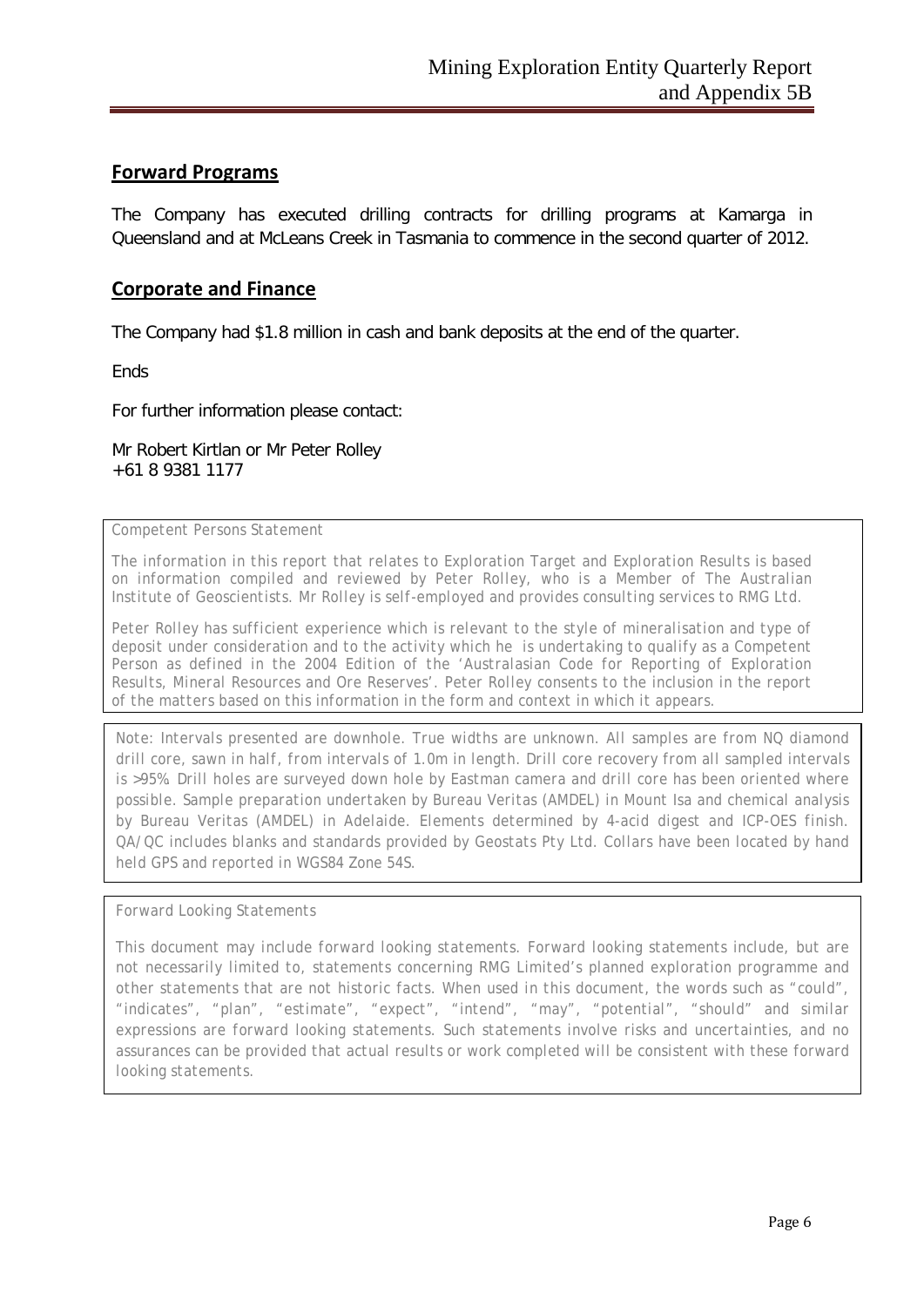*Rule 5.3*

# **Appendix 5B**

# **Mining exploration entity quarterly report**

Introduced 01/07/96 Origin Appendix 8 Amended 01/07/97, 01/07/98, 30/09/01, 01/06/10, 17/12/10

| Name of entity |                                   |
|----------------|-----------------------------------|
| RMG LIMITED    |                                   |
| <b>ABN</b>     | Quarter ended ("current quarter") |

51 065 832 377 31 March 2012

## **Consolidated statement of cash flows**

|                                            |                                                                                                                                                                                                                                                                                                                                              | Current quarter | Year to date   |
|--------------------------------------------|----------------------------------------------------------------------------------------------------------------------------------------------------------------------------------------------------------------------------------------------------------------------------------------------------------------------------------------------|-----------------|----------------|
| Cash flows related to operating activities |                                                                                                                                                                                                                                                                                                                                              | $A'$ ooo        | (9 months)     |
|                                            |                                                                                                                                                                                                                                                                                                                                              |                 | \$A'ooo        |
| 1.1                                        | Receipts from product sales and related<br>debtors                                                                                                                                                                                                                                                                                           | 1               | $\overline{2}$ |
| 1,2                                        | Payments for (a) exploration & evaluation<br>(b) development<br>(c) production                                                                                                                                                                                                                                                               | (446)           | (2,350)        |
|                                            | (d) administration                                                                                                                                                                                                                                                                                                                           | (77)            | (622)          |
| $1.3\phantom{0}$                           | Dividends received                                                                                                                                                                                                                                                                                                                           |                 |                |
| 1.4                                        | Interest and other items of a similar nature<br>received                                                                                                                                                                                                                                                                                     | 10              | 83             |
| 1.5                                        | Interest and other costs of finance paid                                                                                                                                                                                                                                                                                                     |                 |                |
| 1.6                                        | Income taxes paid                                                                                                                                                                                                                                                                                                                            |                 |                |
| 1.7                                        | Other (provide details if material)                                                                                                                                                                                                                                                                                                          |                 |                |
|                                            |                                                                                                                                                                                                                                                                                                                                              |                 |                |
|                                            | <b>Net Operating Cash Flows</b>                                                                                                                                                                                                                                                                                                              | (512)           | (2,887)        |
| 1.8<br>1.9<br>1.10<br>1.11<br>1.12         | Cash flows related to investing activities<br>Payment for purchases of: (a) prospects<br>(b) equity investments<br>(c) other fixed assets<br>Proceeds from sale of:<br>(a) prospects<br>(b) equity investments<br>(c) other fixed assets<br>Loans to other entities<br>Loans repaid by other entities<br>Other (provide details if material) | (53)            | (155)          |
|                                            | Net investing cash flows                                                                                                                                                                                                                                                                                                                     | (53)            | (155)          |
| 1.13                                       | Total operating and investing cash flows<br>(carried forward)                                                                                                                                                                                                                                                                                | (565)           | (3,042)        |

<sup>+</sup> See chapter 19 for defined terms.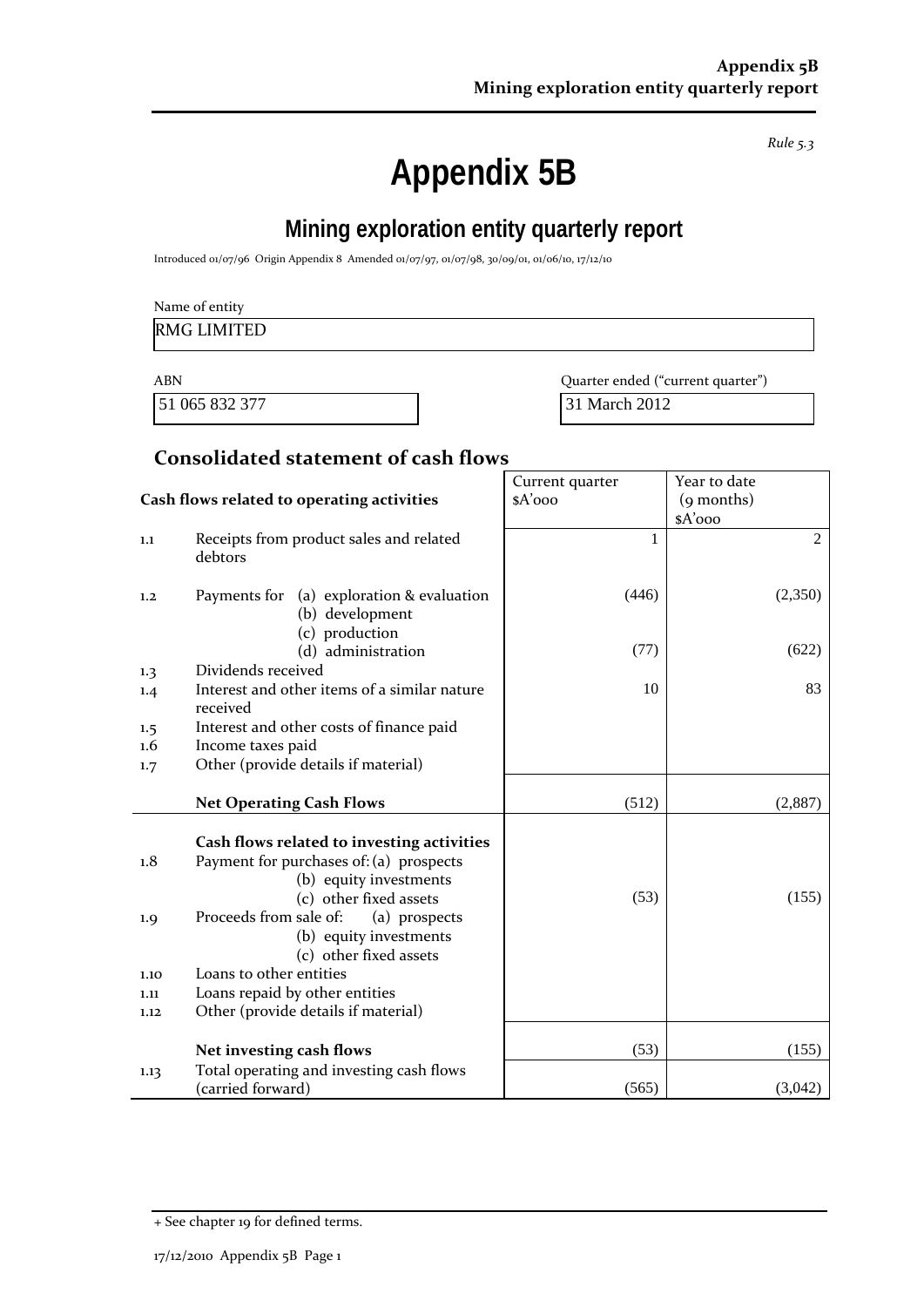| 1.13 | Total operating and investing cash flows      |       |         |
|------|-----------------------------------------------|-------|---------|
|      | (brought forward)                             | (565) | (3,042) |
|      |                                               |       |         |
|      | Cash flows related to financing activities    |       |         |
| 1.14 | Proceeds from issues of shares, options, etc. |       | 2,408   |
| 1.15 | Proceeds from sale of forfeited shares        |       |         |
| 1.16 | Proceeds from borrowings                      |       |         |
| 1.17 | Repayment of borrowings                       |       |         |
| 1.18 | Dividends paid                                |       |         |
| 1.19 | Other (costs of funds raised)                 | 1     | (116)   |
|      | Net financing cash flows                      |       |         |
|      |                                               | 2     | 2,292   |
|      |                                               |       |         |
|      | Net increase (decrease) in cash held          | (563) | (750)   |
|      |                                               |       |         |
| 1.20 | Cash at beginning of quarter/year to date     | 2,364 | 2,551   |
| 1.21 | Exchange rate adjustments to item 1.20        |       |         |
|      |                                               |       |         |
| 1.22 | Cash at end of quarter                        | 1,801 | 1,801   |

# **Payments to directors of the entity and associates of the directors Payments to related entities of the entity and associates of the related entities**

|      |                                                                  | Current quarter<br>$A'$ ooo |  |
|------|------------------------------------------------------------------|-----------------------------|--|
| 1.23 | Aggregate amount of payments to the parties included in item 1.2 |                             |  |
| 1.24 | Aggregate amount of loans to the parties included in item 1.10   |                             |  |
| 1.25 | Explanation necessary for an understanding of the transactions   |                             |  |

1.23 Salaries, directors fees and consultants fees paid to directors and associates of directors

## **Non-cash financing and investing activities**

2.1 Details of financing and investing transactions which have had a material effect on consolidated assets and liabilities but did not involve cash flows

Nil

2.2 Details of outlays made by other entities to establish or increase their share in projects in which the reporting entity has an interest

Nil

<sup>+</sup> See chapter 19 for defined terms.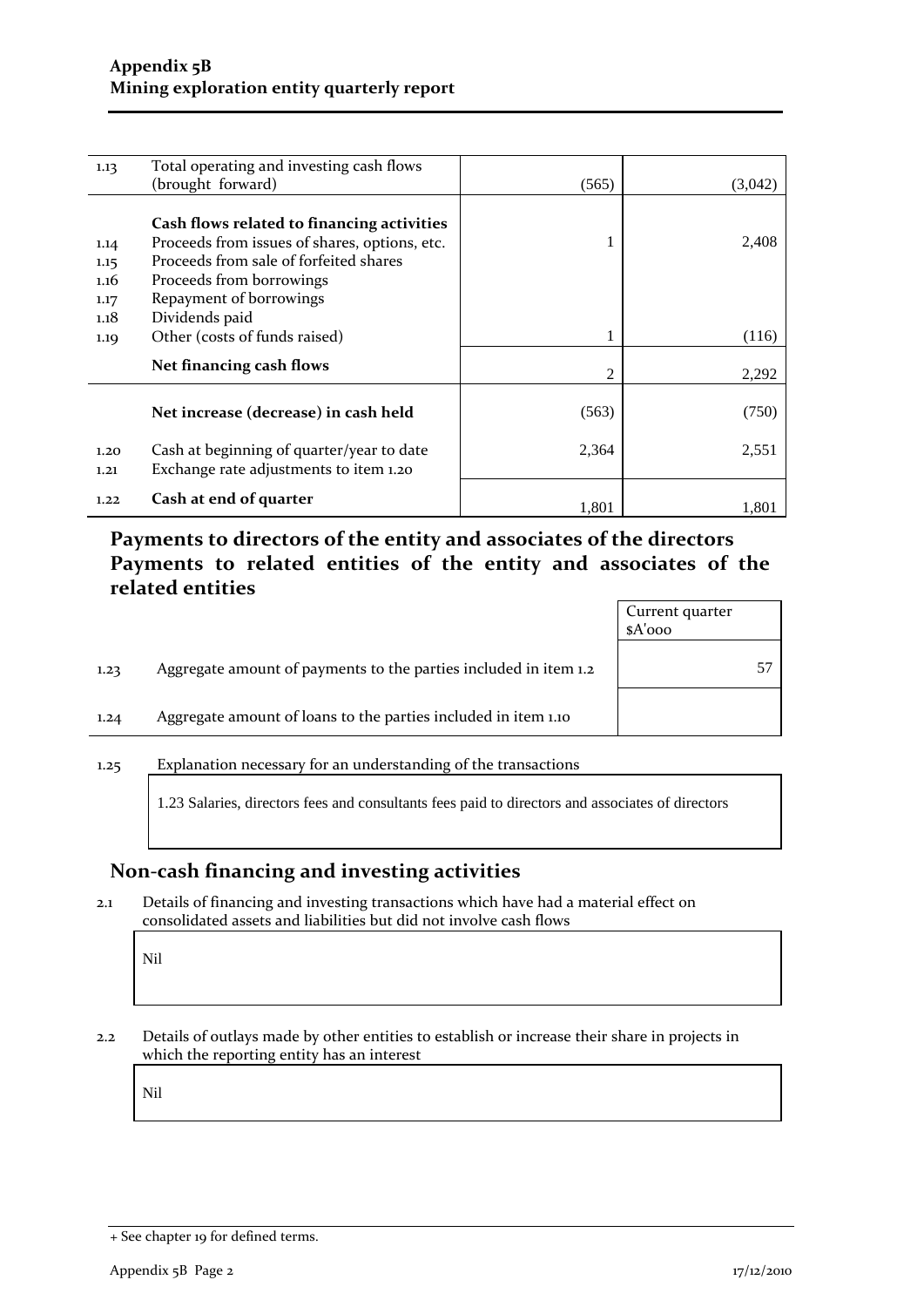## **Financing facilities available**

*Add notes as necessary for an understanding of the position.*

| <i>auvon.</i> |                  |             |
|---------------|------------------|-------------|
|               | Amount available | Amount used |
|               | $A'$ 000         | $A'$ ooo    |
|               |                  |             |
|               |                  |             |
|               |                  |             |
|               |                  |             |
|               |                  |             |
|               |                  |             |

# 3.2 Credit standby arrangements

3.1 Loan facilities

J.

#### **Estimated cash outflows for next quarter**

|     |                            | $A'$ 000                 |
|-----|----------------------------|--------------------------|
| 4.1 | Exploration and evaluation | (450)                    |
| 4.2 | Development                |                          |
| 4.3 | Production                 | $\overline{\phantom{0}}$ |
| 4.4 | Administration             | (150)                    |
|     |                            |                          |
|     | <b>Total</b>               | (600)                    |

# **Reconciliation of cash**

| Reconciliation of cash at the end of the quarter (as<br>shown in the consolidated statement of cash flows)<br>to the related items in the accounts is as follows. |                                           | Current quarter<br>$A'$ 000 | Previous quarter<br>$A'$ 000 |
|-------------------------------------------------------------------------------------------------------------------------------------------------------------------|-------------------------------------------|-----------------------------|------------------------------|
| 5.1                                                                                                                                                               | Cash on hand and at bank                  | 51                          | 2,364                        |
| 5.2                                                                                                                                                               | Deposits at call                          | 1,750                       |                              |
| 5.3                                                                                                                                                               | Bank overdraft                            |                             |                              |
| 5.4                                                                                                                                                               | Other (provide details)                   |                             |                              |
|                                                                                                                                                                   | Total: cash at end of quarter (item 1.22) | 1.801                       | 2.364                        |

# **Changes in interests in mining tenements**

|     |                                                                     | <b>Tenement</b><br>reference | Nature of interest<br>(note (2))                 | Interest at<br>beginning<br>of quarter | Interest at<br>end of<br>quarter |
|-----|---------------------------------------------------------------------|------------------------------|--------------------------------------------------|----------------------------------------|----------------------------------|
| 6.1 | Interests in mining<br>tenements relinquished,<br>reduced or lapsed |                              |                                                  |                                        |                                  |
| 6.2 | Interests in mining<br>tenements acquired or<br>increased           | EL17/2003<br>ML20/2001       | Granted in January 2012<br>Granted in March 2012 |                                        | 100%<br>100%                     |

<sup>+</sup> See chapter 19 for defined terms.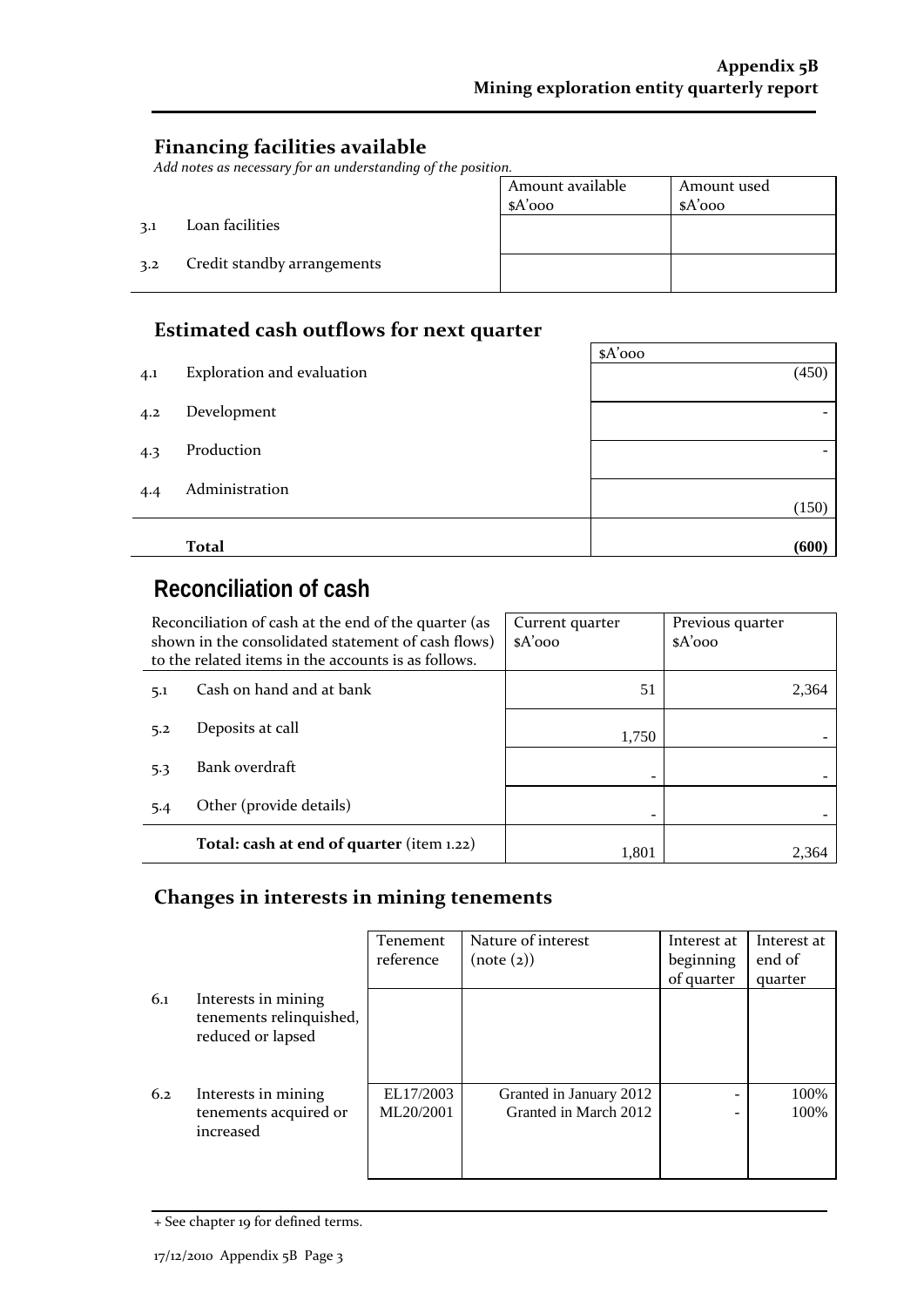#### **Issued and quoted securities at end of current quarter**

*Description includes rate of interest and any redemption or conversion rights together with prices and dates.*

|      |                                    | Total         | Number quoted  | Issue price per             | Amount paid up              |
|------|------------------------------------|---------------|----------------|-----------------------------|-----------------------------|
|      |                                    | number        |                | security (see               | per security (see           |
|      |                                    |               |                | $note$ 3) (cents)           | note 3) (cents)             |
| 7.1  | Preference                         |               |                |                             |                             |
|      | <sup>+</sup> securities            |               |                |                             |                             |
|      | (description)                      |               |                |                             |                             |
| 7.2  | Changes during                     |               |                |                             |                             |
|      | quarter                            |               |                |                             |                             |
|      | (a) Increases                      |               |                |                             |                             |
|      | through issues                     |               |                |                             |                             |
|      | (b) Decreases                      |               |                |                             |                             |
|      | through returns of                 |               |                |                             |                             |
|      | capital, buy-backs,                |               |                |                             |                             |
|      | redemptions                        |               |                |                             |                             |
| 7.3  | +Ordinary<br>securities            | 1,355,134,592 | 1,355,134,592  |                             |                             |
|      |                                    |               |                |                             |                             |
|      | Changes during                     |               |                |                             |                             |
| 7.4  | quarter                            |               |                |                             |                             |
|      | (a) Increases                      | 1,000         | 1,000          |                             |                             |
|      | through issues                     | 6,552,000     | 6,552,000      |                             |                             |
|      | (b) Decreases                      |               |                |                             |                             |
|      | through returns of                 |               |                |                             |                             |
|      | capital, buy-backs                 |               |                |                             |                             |
| 7.5  | <sup>+</sup> Convertible           |               |                |                             |                             |
|      | debt securities                    |               |                |                             |                             |
|      | (description)                      |               |                |                             |                             |
| 7.6  | Changes during                     |               |                |                             |                             |
|      | quarter                            |               |                |                             |                             |
|      | (a) Increases                      |               |                |                             |                             |
|      | through issues                     |               |                |                             |                             |
|      | (b) Decreases                      |               |                |                             |                             |
|      | through securities                 |               |                |                             |                             |
|      | matured,                           |               |                |                             |                             |
|      | converted                          |               |                |                             |                             |
| 7.7  | <b>Options</b><br>(description and | 8,750,000     |                | Exercise price<br>5.0 cents | Expiry date<br>30 June 2012 |
|      | conversion factor)                 | 390,001,000   | 390,001,000    | 2.0 cents                   | 30 April 2014               |
|      |                                    |               |                |                             |                             |
| 7.8  | Issued during                      | 1,000         | 1,000          | 2.0 cents                   | 30 April 2014               |
|      | quarter                            |               |                |                             |                             |
| 7.9  | <b>Exercised during</b>            | (6,552,000)   | $\blacksquare$ | $0.01$ cents                | 30 April 2014               |
|      | quarter                            |               |                |                             |                             |
| 7.10 | <b>Expired during</b>              |               |                |                             |                             |
|      | quarter                            |               |                |                             |                             |
| 7.11 | <b>Debentures</b>                  |               |                |                             |                             |
|      | (totals only)                      |               |                |                             |                             |
| 7.12 | Unsecured notes                    |               |                |                             |                             |
|      | (totals only)                      |               |                |                             |                             |
|      |                                    |               |                |                             |                             |

<sup>+</sup> See chapter 19 for defined terms.